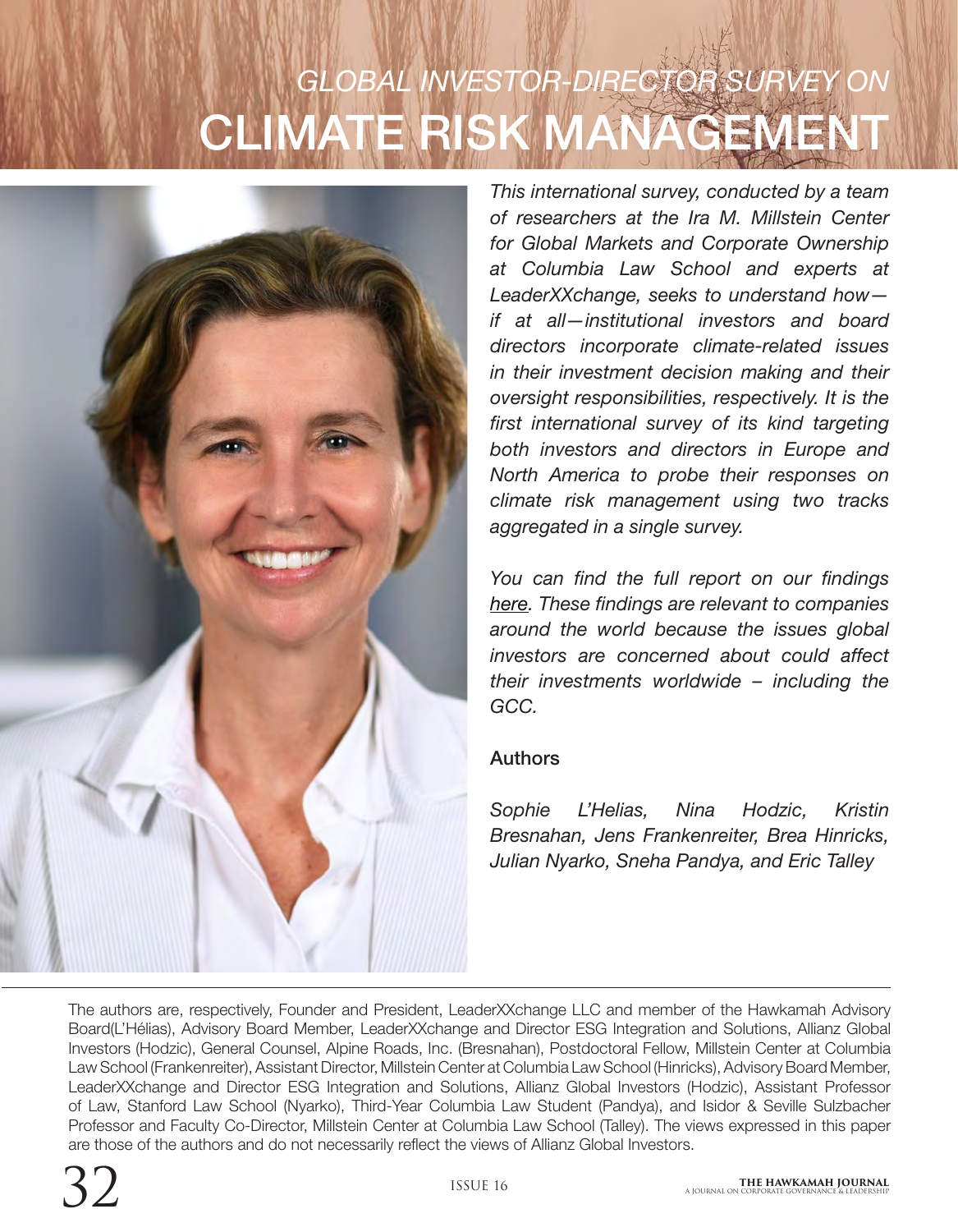As COVID-19 continues to wreak havoc on families, communities and businesses worldwide, the early warning metaphor of the canary in the coal mine comes vividly to mind.

The impact of a global pandemic was well documented long before COVID-19 suddenly hit. Also known was what was required to reduce the risk of the occurrence of a pandemic and mitigate its impact. Why then, were so few prepared? Medical historians, epidemiologists and many other experts had raised the alarm alerting us to prepare for a destructive global pandemic.

If anything, the global pandemic is an illustration of the havoc that awaits the world as increasingly changing weather patterns destroy its biodiversity, bring droughts, floods, fires and disease. As with pandemics, many don't view climate change as a collective challenge we need to tackle together.

The canary in the coal mine is telling us that there is an urgency for businesses and their investors to take action on climate. Changes in the global climate are already having profound impacts on business operations, governance, and organizational management around the world. Boards of directors are searching for ways to account for these changes as they help guide their organizations, and investors are increasingly concerned about how these changes might impact their portfolios.

According to some, climate change is "on the top of investors' 2020 sustainability agendas for engaging with boards of the companies they invest in."2 A key component of this competency, likely to be a significant question of corporate governance in the coming years, is climate risk management. Companies, investors, regulators, and other key market players must all be part of the conversation around how climate risks should be managed, disclosed, and incorporated into business strategy.

## About the survey

One of our goals in conducting the survey was to understand and assess how environmental, social, and governance (ESG) issues impact investment and boardroom decisions. The survey collected data on a broad range of topics, including demographic information of respondents and their views on:

- materiality of climate change issues
- extent of training on climate change issues
- disclosure of climate risks
- climate risk management and board oversight
- engagement and proxy voting on climaterelated issues

The survey was conducted over three months in Summer 2019, during which the Millstein Center and LeaderXXchange each contacted relevant organizations within their networks to help disseminate the survey to directors and investors globally. Both organizations also invited individual investors and directors within their networks to anonymously complete the survey. Most respondents were based in Europe and North America.

### Demographics of Survey Respondents

There were more than 130 respondents: approximately 40% directors and 60% investors from Europe (including UK) and North America.

A high level of disclosure by respondents provided excellent demographic insights: over 90% of respondents shared their age and gender. The survey responses also exhibited near gender parity with 53% female respondents, as well as a broad age distribution with 19% of respondents under 35 years of age, 34% of respondents between 35 and 50 years of age, 33% of respondents between 50 and 65 years of age, and 11% older than 65 year of age.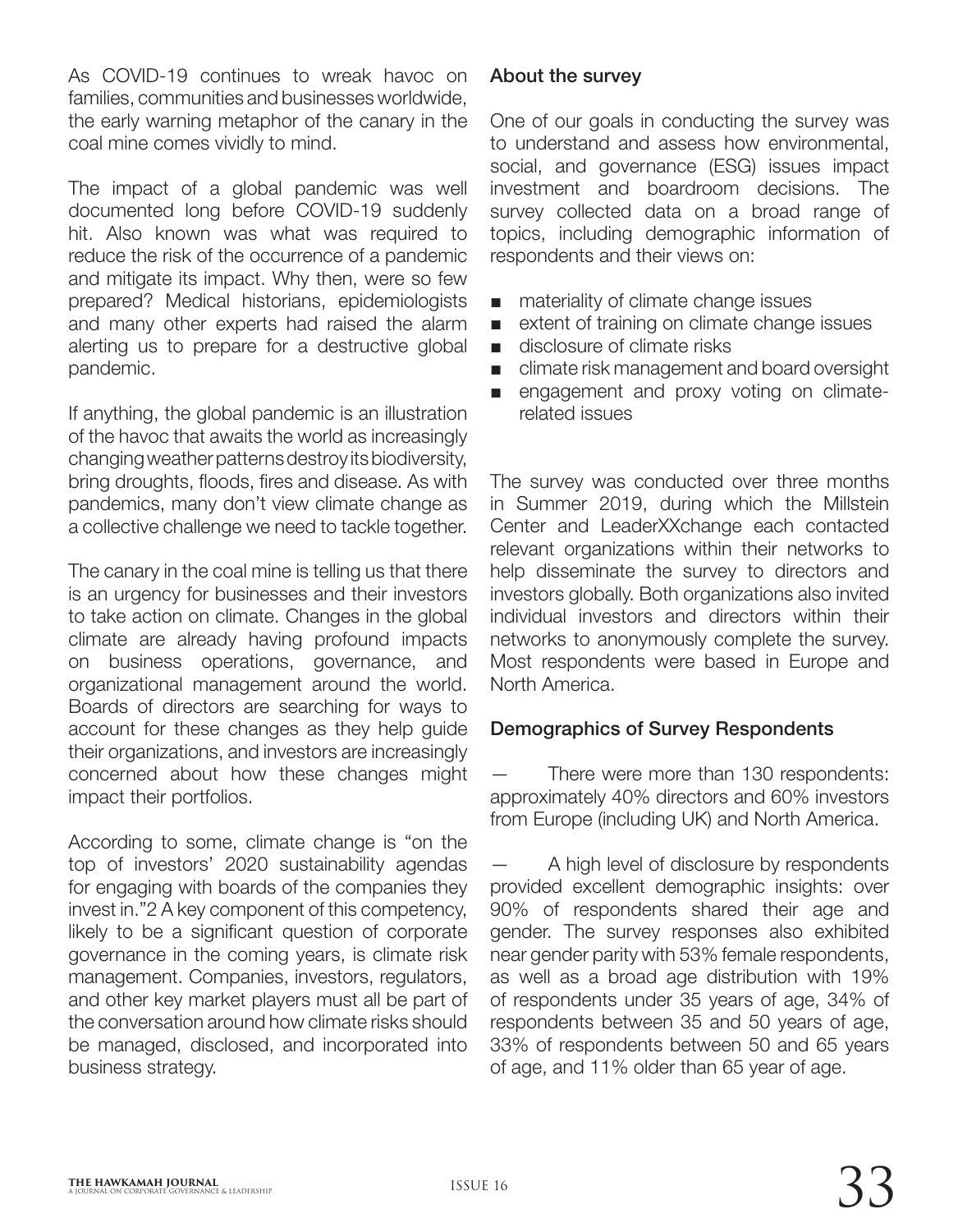A diverse range of investor roles is represented among the survey respondents: from analysts, ESG specialists, governance / engagement specialists, and portfolio managers to Chief Investment Officers.

There is also a broad range of director roles and committees represented in the survey respondents: from Board Chairs and Lead Independent Directors, to members of the audit, risk, compensation, nominating, and/or governance, and CSR/sustainability committees.

# Key Findings

Views of Investors and Directors on the Materiality of Climate Change Issues

Responses suggest that both investors and directors believe climate change issues are material, with more than 60% of directors and 70% of investors indicating that climate risk is already impacting their business today.

— According to survey respondents, the main reasons for incorporating climate risks into strategy and investment decision making are that doing so: (i) helps identify business and investment opportunities, (ii) helps manage risk, and (iii) is the right thing to do.

# Views of Investors and Directors on Training on Climate Change Issues

— A majority of both investors and directors developed expertise on climate change by following current events and news reports in the media, reviewing publications by scientists and think tanks, and reading company CSR or annual reports. However, more so than directors, investors also turned to sell-side reports and reports from ESG rating agencies as their preferred source of information.

The results show that investors and directors obtain their knowledge and expertise through both internal and external sources. Not surprisingly, investors were more heterogeneous than directors in the variety of means through which they receive information about climate change (including internal trainings organized by their investment firms and external trainings).

## Views of Investors and Directors on Climate **Disclosure**

Very few respondents considered climate risk reporting to be more important or much more important than financial reporting.

— Investors seem to find more value in receiving climate-related disclosure than directors. Moreover, they appeared less receptive to boilerplate climate change disclosure, preferring that companies explain why climate change is material and how it affects their business operations, quantify its impacts, and disclose specific targets they set themselves.

— The TCFD (Task Force on Climate-related Financial Disclosures) recommendations are gaining traction among investors: more than 50% of investor respondents in both North America and Europe are already asking companies to follow them.

# Views of Directors on Climate Risk Management and Board Oversight

Climate appears to be an important topic for boards as well, with more than 40% of director respondents indicating climate-related topics are discussed annually by the Board, while 30% of directors indicated they are discussed quarterly. Moreover, nearly 30% of director respondents believe boards need to have a non-executive director with climate expertise.

Our survey supports LeaderXXchange prior findings that the board receives climaterelated information primarily from the head of CSR/ Sustainability, to a lesser extent from the General Counsel/Corporate Secretary, and almost never from Investor Relations. Approximately a quarter of directors indicated that no one reports to the board on climate- related topics.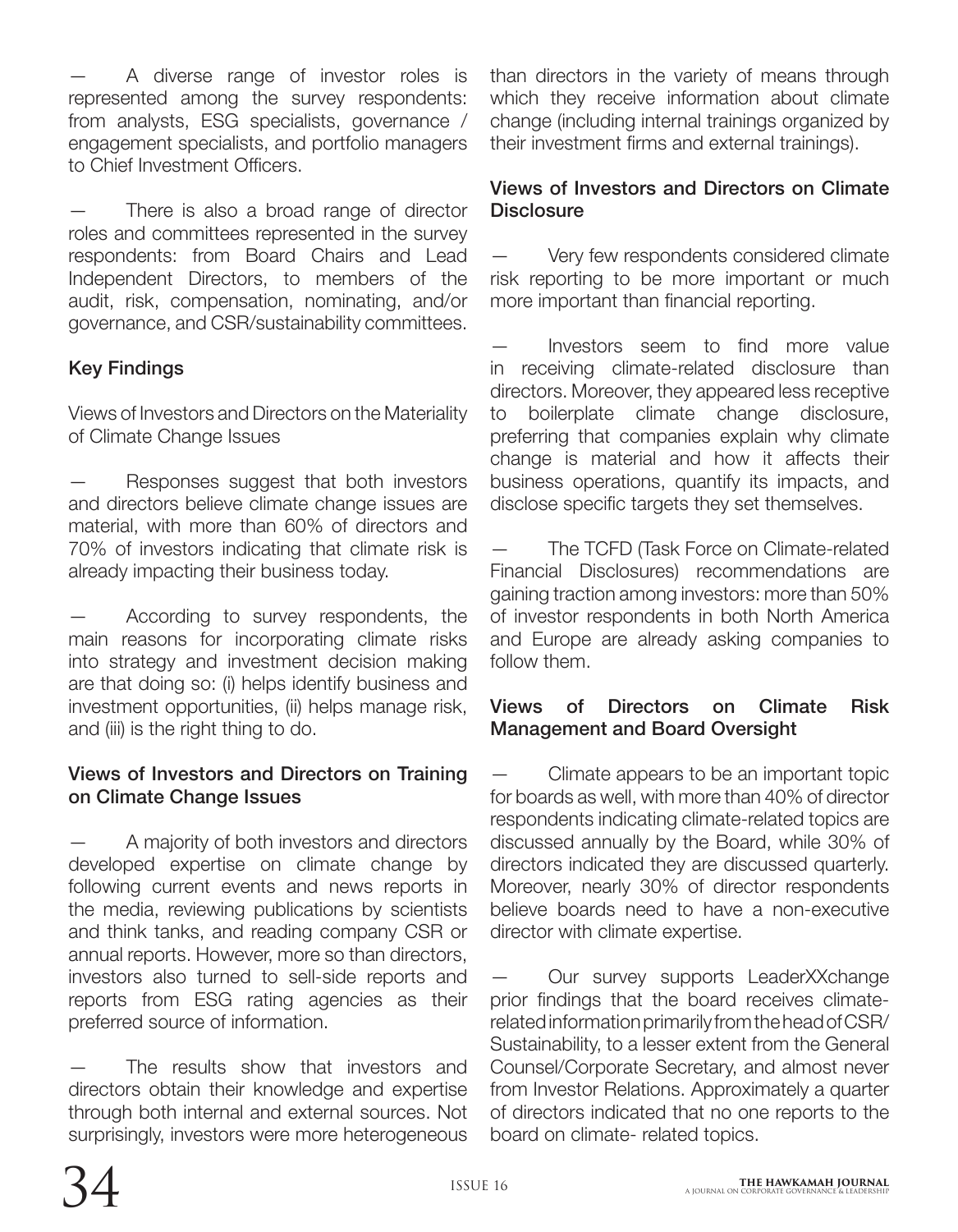According to director respondents, investor engagement on climate-related issues takes place primarily at the CEO level and Investor Relations level. This finding is also in line with prior LeaderXXchange findings showing that engagement does not take place on the CFO level. More than 20% of directors indicate that engagement also takes place at the board level, mainly with the lead independent director.

#### Views of Investors on Stewardship

The survey suggests a shift in investor interest on climate topics. Investor respondents said that engagement with companies on climate topics is increasingly done not only by ESG or investor engagement specialists, but also by mainstream portfolio managers and analysts.

— Even the Chief Investment Officers of asset managers and asset owners (such as pension funds) have begun to engage companies, suggesting the importance of climate topics for the investment industry.

— Investor respondents communicate the importance of climate-risk issues with their

portfolio companies in various ways, mainly by (i) engaging with management, (ii) submitting or supporting shareholder proposals and/or voting against management, and (iii) engaging board directors in a dialogue. Almost 65% of investor respondents indicated they engage directly with board directors.

#### Variation by Age and Gender

Our survey suggests that interest in climate-related issues is correlated to age: the younger the respondent, the greater the interest in climate-related issues.

Our survey results support findings of other academic research studies that suggest that women are more engaged on climate-related issues than men. However, the gender gap narrows as respondents get younger, particularly under the age of 35.

The younger the directors, the higher their expectations in terms of corporate disclosure on climate-related issues according to our survey findings. Younger directors appear to prefer standardized and mandatory reporting on climate, would like to have climate risks